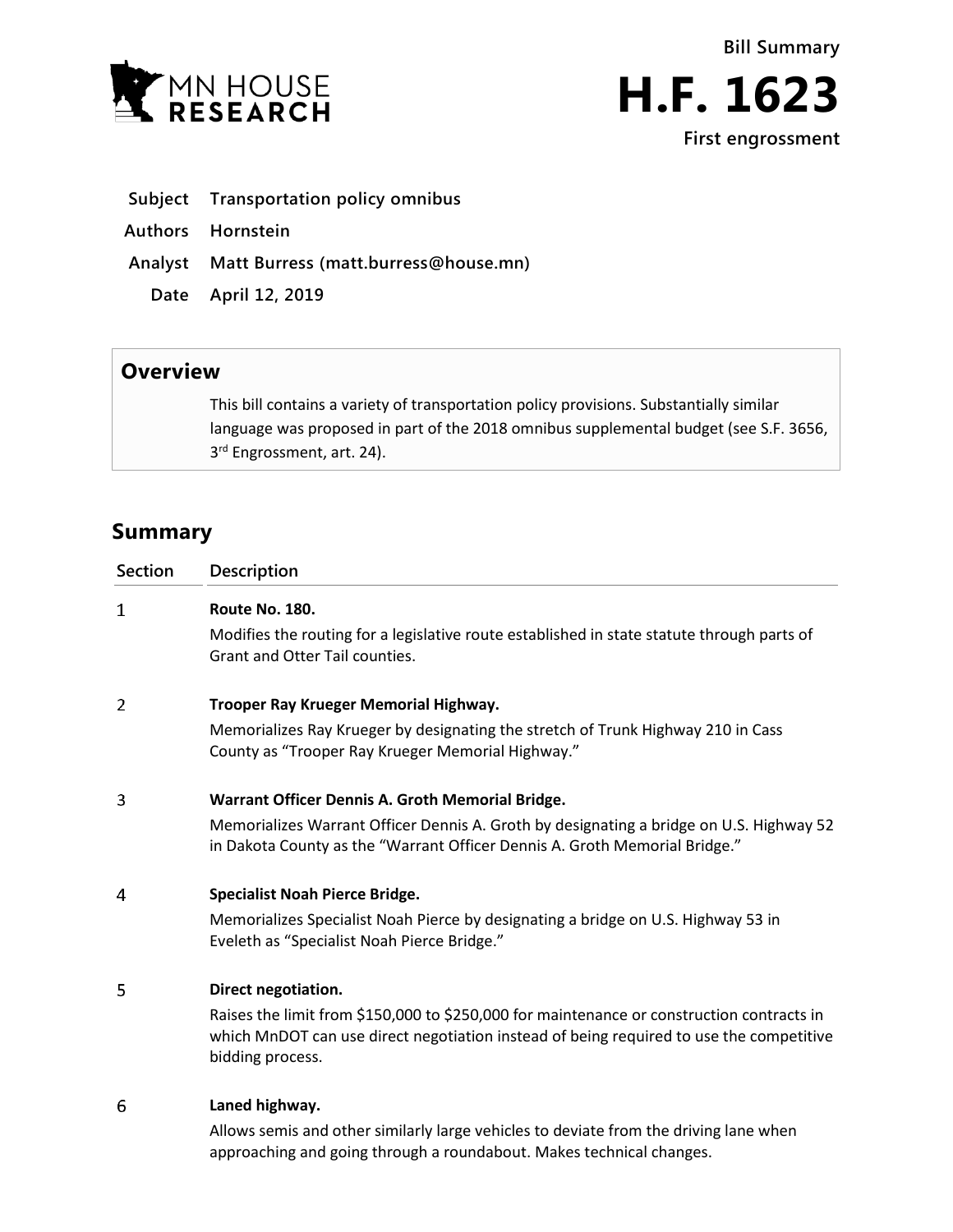| 7  | Roundabouts.                                                                                                                                                                                                        |
|----|---------------------------------------------------------------------------------------------------------------------------------------------------------------------------------------------------------------------|
|    | Provides for right-of-way when two semis or other similarly large vehicles drive through a<br>roundabout at the same time, so that the driver of the vehicle on the right must yield to<br>the vehicle on the left. |
| 8  | White strobe lamps on certain buses transporting children.                                                                                                                                                          |
|    | Makes technical changes.                                                                                                                                                                                            |
| 9  | Supplemental warning system.                                                                                                                                                                                        |
|    | Authorizes school buses to be equipped with supplemental flashing lights or electronic<br>signs that are approved by the Department of Public Safety.                                                               |
| 10 | Restrictions on appearance; misdemeanor.                                                                                                                                                                            |
|    | Makes conforming and technical changes.                                                                                                                                                                             |

#### 11 **Colors.**

Broadens the permissible colors for the rub rails running around a school bus, to allow them to be yellow (which is in addition to black).

#### 12 **Identification.**

Authorizes use of a changeable electronic message sign instead of specified static text on the rear of a school bus, if it is used in conjunction with school bus warning and stop lighting and is an approved supplemental warning system.

#### 13 **Supplemental warning system; temporary authority.**

Permits the Department of Public Safety to approve school buses to be equipped with supplemental flashing lights or changeable electronic message signs. The authority expires August 1, 2022 (and buses previously approved to be equipped can continue to use the system). Specifies considerations for granting approval and requires research and consultation with stakeholders.

#### 14 **Lights or reflectors required.**

Makes technical changes. (The language being stricken is substantially reproduced in other sections of statutes.)

#### 15 **Maintenance.**

Makes technical changes. (The language being stricken is substantially reproduced in another section of statutes.)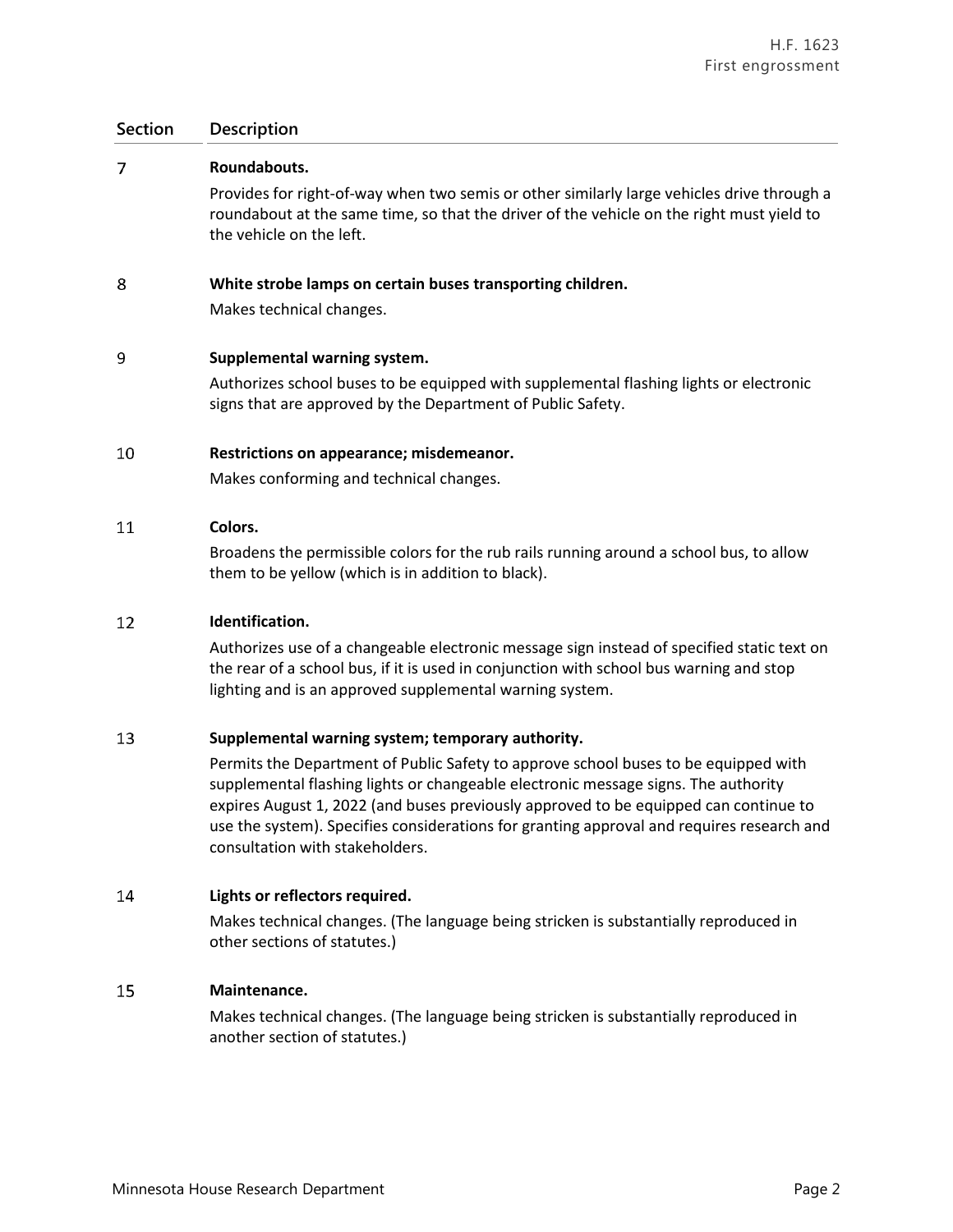#### 16 **Flashing lights; glaring lights.**

Makes conforming and technical changes, including to centralize restrictions on flashing and glaring lights.

#### 17 **White light.**

Makes conforming, technical, and clarifying changes, to create a centralized provision on when a vehicle can display white lights. (This includes language being reproduced from another section of statutes.)

#### 18 **Strobe lamp.**

Modifies the minimum intensity of authorized strobe lamps on vehicles to be based on an engineering standard produced by SAE International, instead of referencing a candela measure of light output. Makes technical changes.

#### 19 **Automobile transporter.**

Modifies length limits and backhaul authority for vehicles that transport assembled motor vehicles, including allowing loads that extends four feet or less in front of the vehicle and six feet or less in the rear.

#### 20 **Conditions.**

Permits a vehicle operating under an overweight permit for hauling raw or unfinished forest products to operate on a stretch of Interstate 35 between Carlton County and St. Louis County (as authorized under federal law).

#### 21 **Certain emergency vehicles.**

Establishes per-axle and gross vehicle weight limits for emergency vehicles operated on interstates, using limits established in federal law.

#### 22 **Restricted license for farm work.**

Allows an individual to use a restricted license for farm work on any type of farm, regardless of how it is legally established. Expands the allowed operation radius from the farmhouse, to be 40 miles instead of 20 miles. Effective June 1, 2019.

#### 23 **Legislative report.**

Modifies a legislative report on the Transportation Economic Development (TED) program, so that the report does not need to be submitted if no funds were provided in the previous 24 months.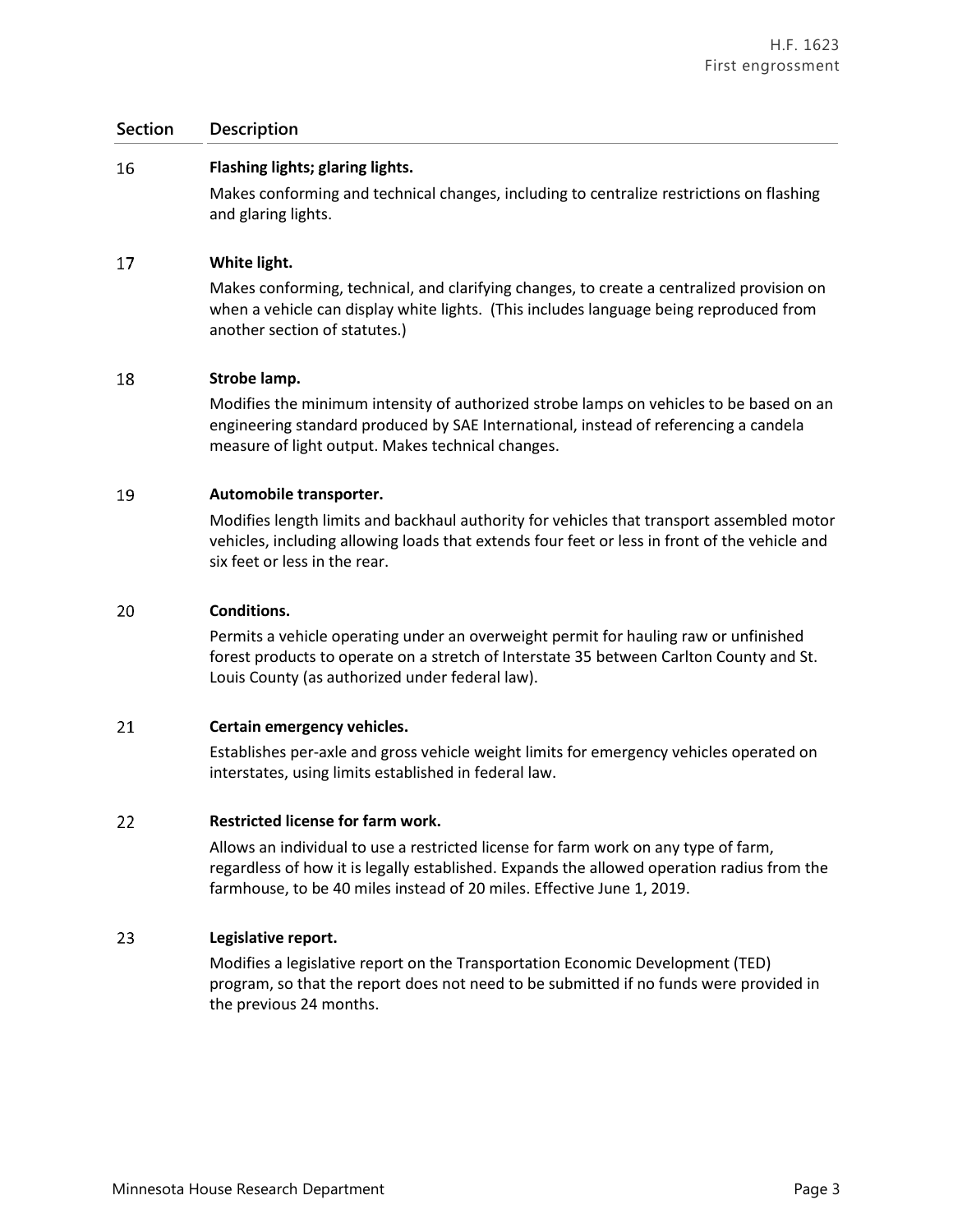#### 24 **Comprehensive plan.**

Defines "comprehensive plan" for the chapter of statutes on aeronautics by crossreference to definitions in county and municipal planning and zoning statutes. Effective August 1, 2019.

#### 25 **Creation; authorized disbursements.**

Allows for state airports fund expenditures for municipal airport planning and permits municipalities to receive assistance from the fund even if its comprehensive plan is incompatible with the state aviation plan. Effective August 1, 2019, for runway-related changes on or after that date.

#### 26 **Authority to establish.**

States that airport operation and maintenance is an essential public service. Allows MnDOT to fund airport safety projects to maintain existing infrastructure regardless of a zoning authority's efforts to complete zoning, but otherwise requires funds be withheld from the airport unless it is proceeding with or has completed an airport zoning ordinance. Effective August 1, 2019, for runway-related changes on or after that date.

#### 27 **Air transportation service.**

Requires MnDOT to charge users of agency provided air transportation services for the capital costs of the aircraft, including for aircraft acquisition, replacement, or leasing. Establishes a new account for the revenue. Prohibits account transfers. Makes technical changes.

#### 28 **Airport hazard prevention; protecting existing land uses.**

Narrows specification of what constitutes airport hazards based on existing land uses around the airport. Establishes that prevention of airport hazards and airport lighting are essential public services, not just public purposes. Effective August 1, 2019, for runwayrelated changes on or after that date.

#### 29 **Enforcement under police power.**

Provides for municipal zoning regulation in airport hazard areas (that is, areas where an aircraft takeoff or landing hazards might be established), broadening the geographic area that can be regulated by removing the specific distance limitations. Effective August 1, 2019, for runway-related changes on or after that date.

#### 30 **Joint airport zoning board.**

Makes technical and conforming changes, to cross-reference proposed airport zoning regulation standards being established in the bill. Effective August 1, 2019, for runwayrelated changes on or after that date.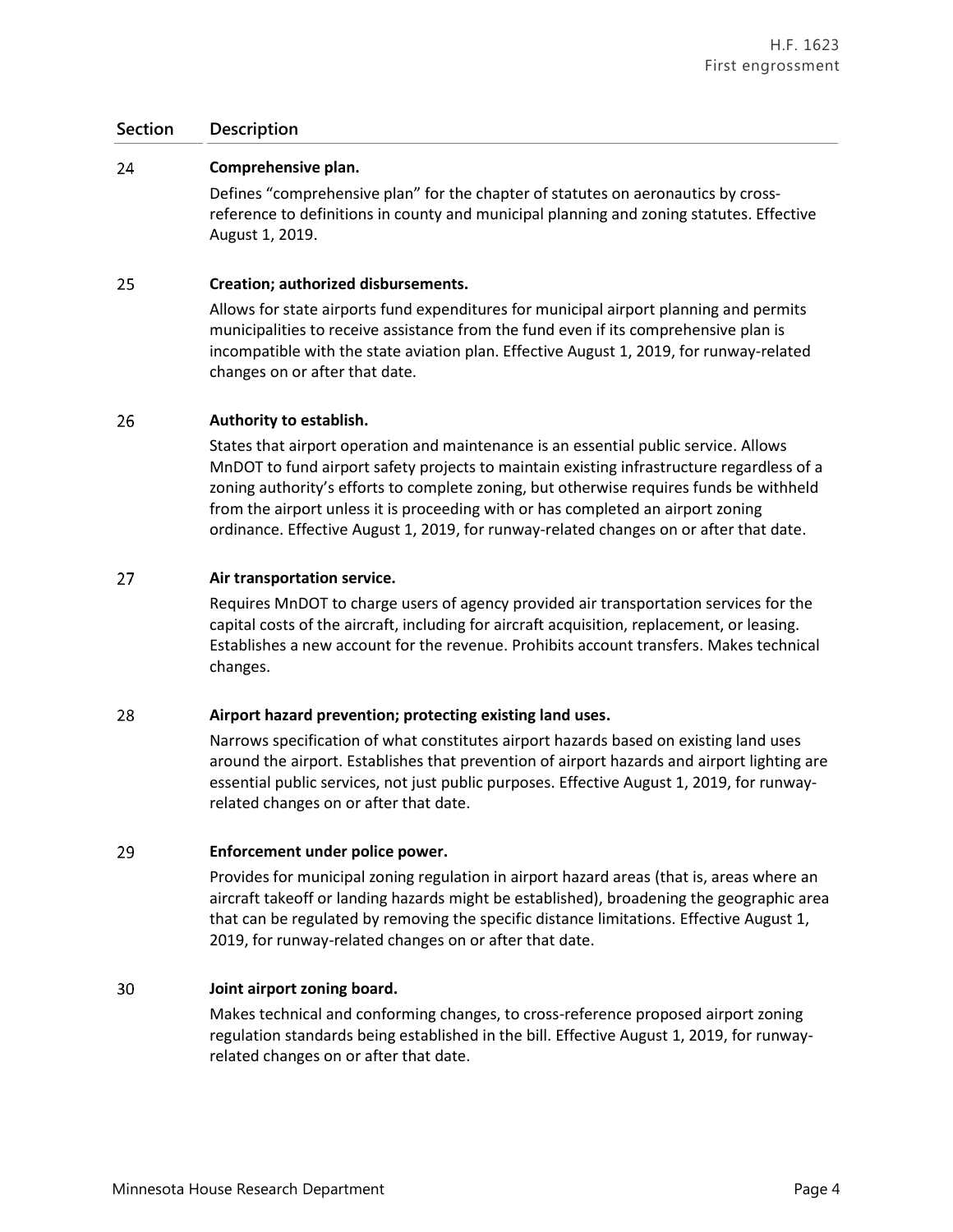#### 31 **Comprehensive regulations.**

Requires inclusion in the municipal comprehensive plan any airport zoning regulations that apply to the same area as a municipal plan does. It is permissive under current law. Effective August 1, 2019, for runway-related changes on or after that date.

#### 32 **Notice of proposed zoning regulations, hearing.**

Specifies procedures for notice of proposed zoning regulations in newspapers, on websites, and by mail. Effective August 1, 2019, for runway-related changes on or after that date.

### 33 **[Adds § 360.0655] Airport zoning regulations based on commissioner's standards; submission process.**

Establishes a process for political subdivisions to adopt airport zoning regulations using standards prescribed by MnDOT, which includes specifying MnDOT review and subsequent revision procedures, permitting more stringent local ordinances, preserving substantive rights from before August 1, 2019, and providing for protection of existing uses. Effective August 1, 2019, for runway-related changes on or after that date.

#### 34 **[Adds § 360.0656] Custom airport zoning standards.**

Provides an alternative zoning process (to the previous section) that allows custom regulations by a local government. Specifies the factors that must be addressed in the custom regulations and provides for MnDOT review and subsequent revision procedures. Effective August 1, 2019, for runway-related changes on or after that date.

#### 35 **Reasonableness.**

Eliminates a nonexclusive list of considerations in determining reasonableness of airport zoning regulations. Effective August 1, 2019, for runway-related changes on or after that date.

#### 36 **Federal no hazard determination.**

Permits a custom regulation to allow a structure or tree higher than otherwise allowed if the Federal Aviation Administration has analyzed it and determined it does not pose a hazard, require a change in operations, or require mitigation that cannot be accomplished. Effective August 1, 2019, for runway-related changes on or after that date.

#### 37 **Membership.**

Allows for staggered initial appointments of a zoning board of adjustments. For the MAC, provides that the commission chair, not the commission as whole, makes the appointments. Effective August 1, 2019, for runway-related changes on or after that date.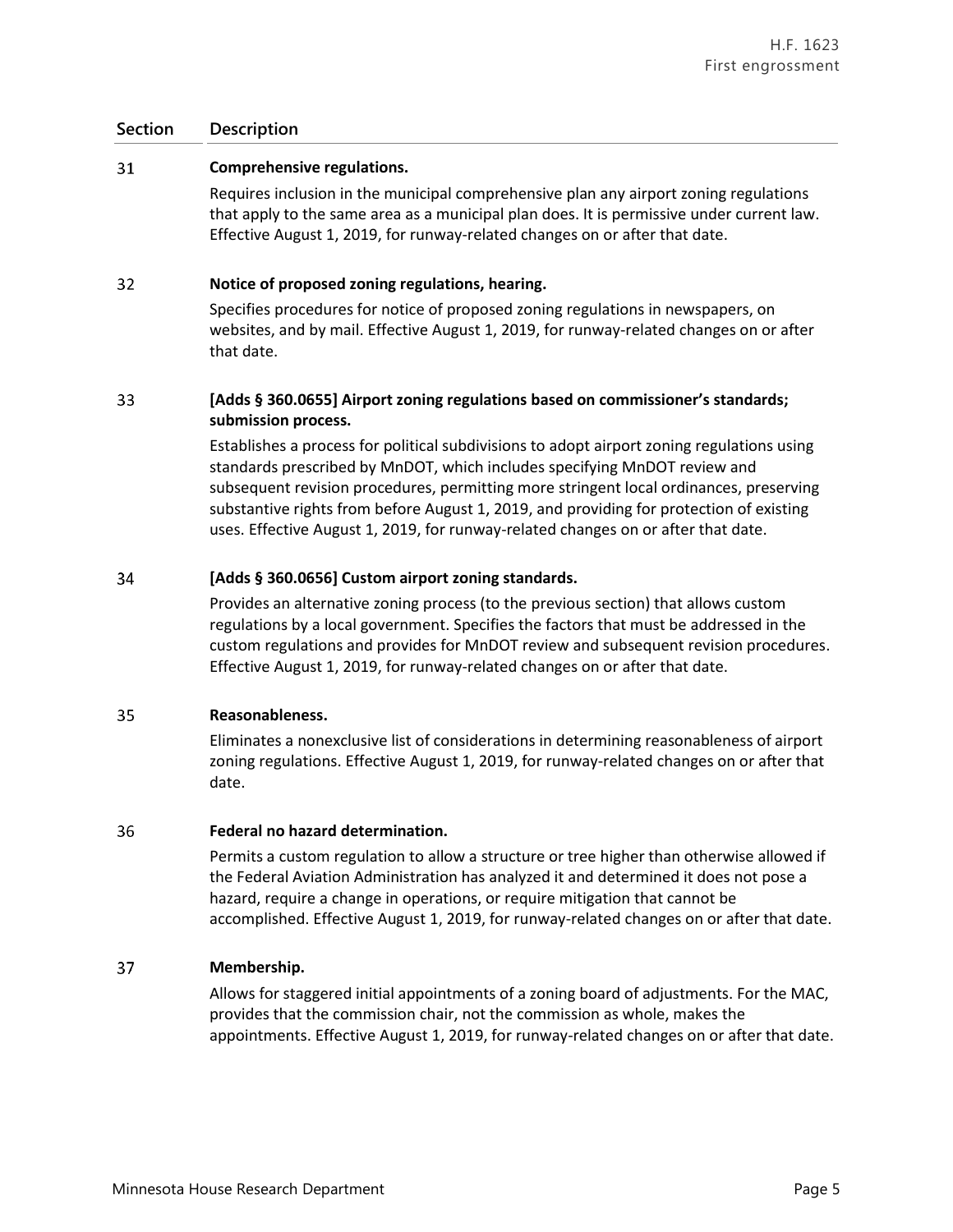#### 38 **Zoning required.**

Similar to a previous section, allows MnDOT to fund airport safety projects to maintain existing infrastructure regardless of a zoning authority's efforts to complete zoning, but otherwise prohibits funding unless the municipality, county, or joint airport zoning board is proceeding on with zoning. Effective August 1, 2019, for runway-related changes on or after that date.

#### 39 **Airport safety zone (county planning law).**

Adds a definition of "airport safety zone" to the county planning and zoning statute.

#### 40 **Comprehensive plan (county planning law).**

Requires a county to consider the location and dimensions of airport safety zones in its comprehensive plans, as well as consider any improvements identified in the airport's layout plan. Effective August 1, 2019, for runway-related changes on or after that date.

#### 41 **Comprehensive plans in Greater Minnesota; open space (county planning law).**

Adds to the goals of county plans in Greater Minnesota, so that the plan encourages land uses in airport safety zones that are compatible with safe airport operation. Effective August 1, 2019, for runway-related changes on or after that date.

#### 42 **In district zoning, maps (county planning law).**

Requires county zoning maps to include airport safety zones. Effective August 1, 2019, for maps created or updated on or after that date.

#### 43 **Airport safety zone (municipal planning law).**

Adds a definition of "airport safety zone" to the municipal planning and zoning statute by cross-reference to the definition in the county planning and zoning statute.

#### 44 **Preparation and review (municipal planning law).**

Requires a municipality to consider the location and dimensions of airport safety zones in its plans, as well as to consider any improvements identified in the airport's layout plan. Effective August 1, 2019, for runway-related changes on or after that date.

#### 45 **Airport safety zones on zoning maps (municipal planning law).**

Requires municipal zoning maps to include airport safety zones. Effective August 1, 2019, for maps created or updated on or after that date.

#### 46 **Development goals and objectives (municipal planning law).**

Adds to the goals of municipal plans in Greater Minnesota, so that the plan encourages land uses in airport safety zones that are compatible with safe airport operation. Effective August 1, 2019, for runway-related changes on or after that date.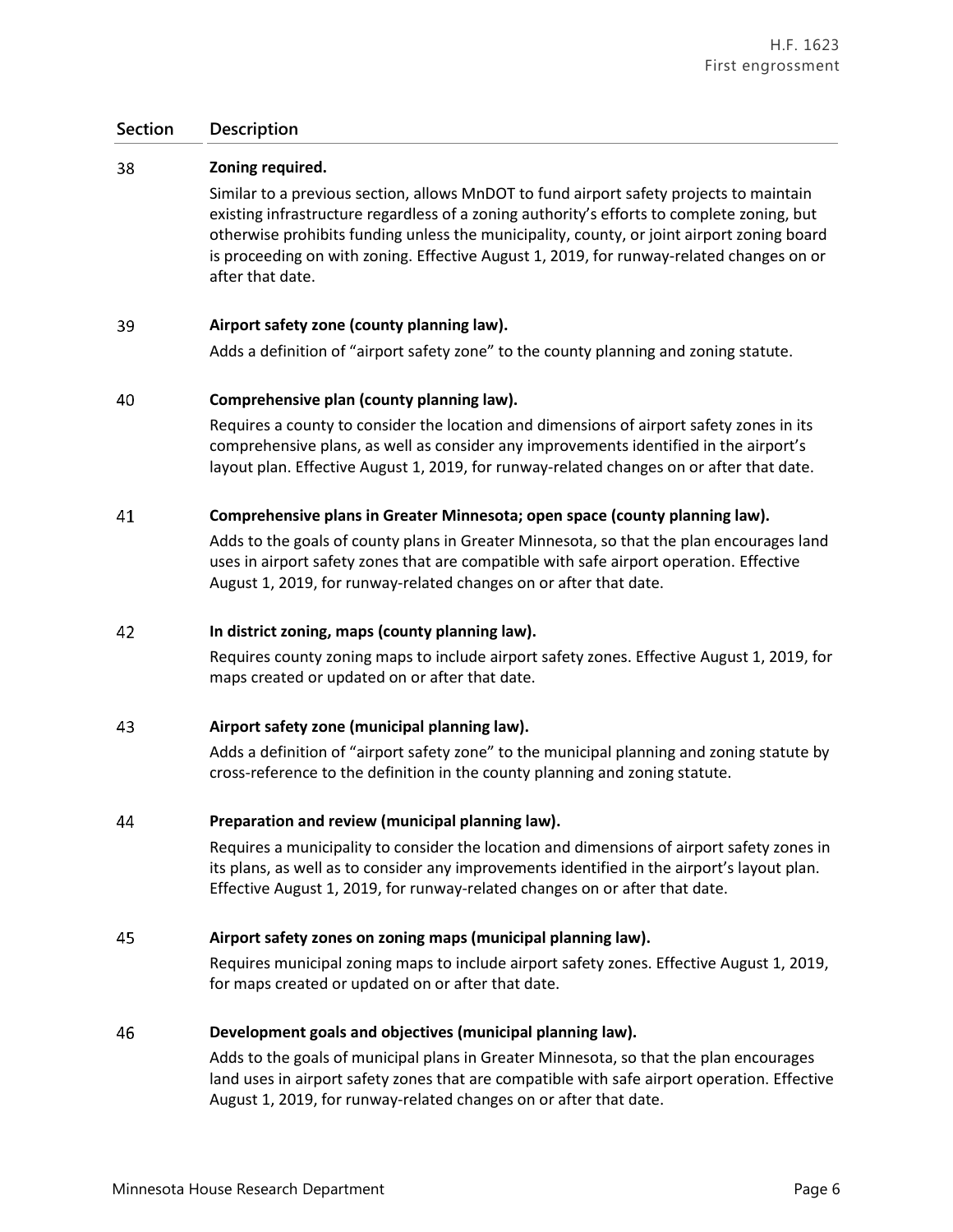## **Section Description** 47 **Exemptions; certain manufacturers; commissioner of transportation; road maintenance.**  Permits MnDOT to waive payment and performance bond requirements for direct negotiation contracts for construction or maintenance work. 48 **Pilot program evaluation.** Modifies the due date and recipients for a legislative report on a pilot program that is being extended (see the next section). 49 **Expiration.** Extends an expiration date from 2022 to 2026 for a pilot program that allows for community destination signs in Two Harbors. 50 **Legislative Route No. 222 removed.** Provides for a county turnback of Trunk Highway 222 following agreement between MnDOT and Red Lake County. 51 **Legislative Route No. 253 removed.** Provides for a county turnback of Trunk Highway 253 following agreement between MnDOT and Faribault County. 52 **Legislative Route No. 254 removed.** Provides for a county turnback of Trunk Highway 254 following agreement between MnDOT and Faribault County. 53 **Legislative Route No. 277 removed.** Provides for a county turnback of Trunk Highway 277 following agreement between MnDOT and Chippewa County. 54 **Legislative Route No. 298 removed.** Provides for a county turnback of Trunk Highway 298 in Faribault following agreement between MnDOT and the city of Faribault. 55 **Legislative Route No. 299 removed.** Provides for a county turnback of Trunk Highway 299 in Faribault following agreement between MnDOT and the city of Faribault.

#### 56 **Legislative Route No. 323 removed.**

Provides for a county turnback of Trunk Highway 323 in Faribault following agreement between MnDOT and the city of Faribault.